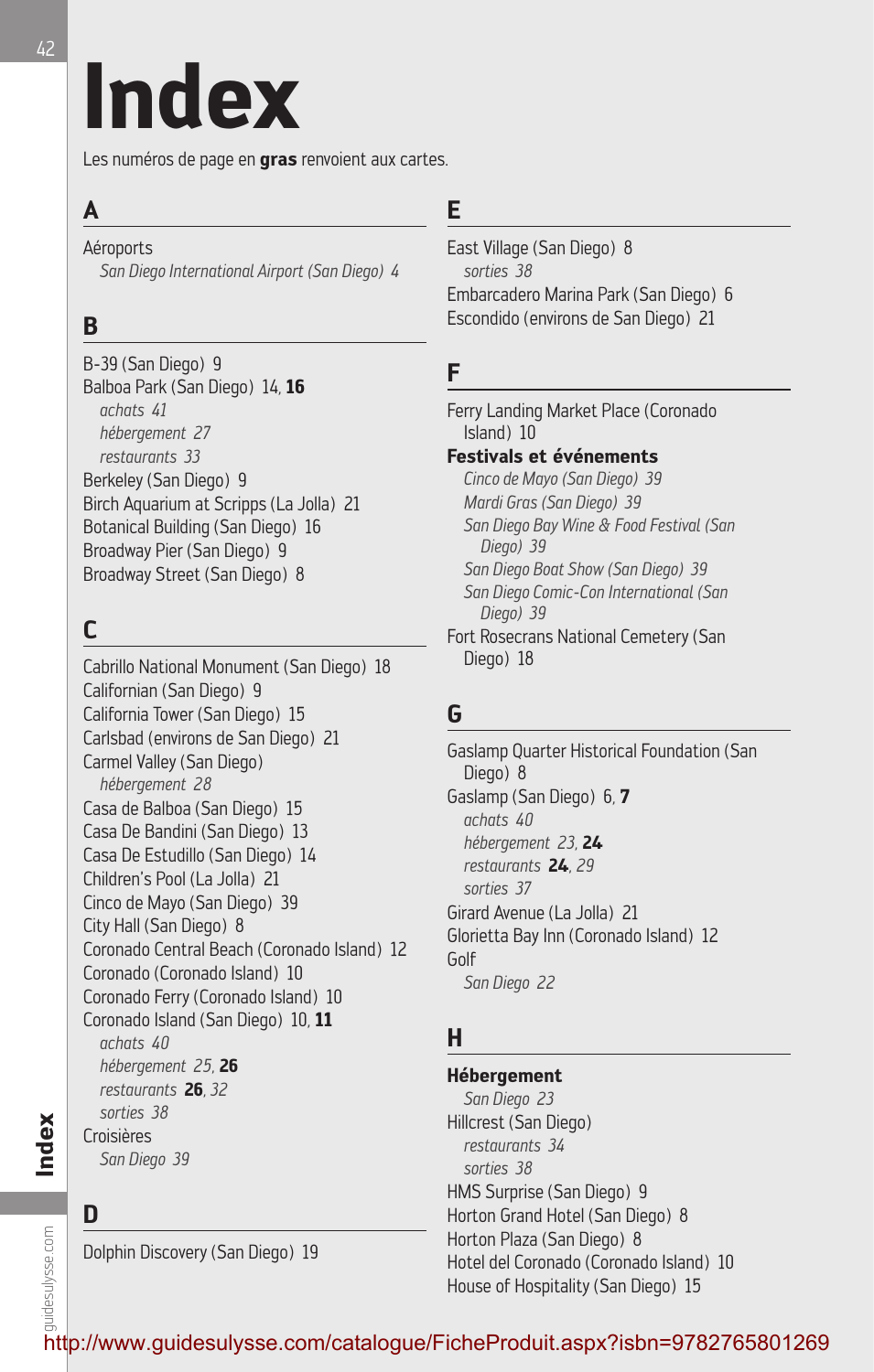Junípero Serra Museum (San Diego) 14

# **K**

Kayak *San Diego 22* Kensington (San Diego) *restaurants 34*

#### **L**

La Jolla Cove (La Jolla) 21 La Jolla (San Diego) 19*,* **20** *achats 41 restaurants 35,* **36** *sorties 38* Legoland (Carlsbad) 21 Lily Pond (San Diego) 16 Little Italy (San Diego) *restaurants 31*

#### **M**

Manchester Grand Hyatt (San Diego) 6 Mardi Gras (San Diego) 39 Maritime Museum (San Diego) 9 MCASD Downtown 8 Medea (San Diego) 9 Mingei International Museum (San Diego) 17 Mission Bay Beach (San Diego) *restaurants 35* Mission Bay Park (San Diego) 18*,* 28 *restaurants 35* Mission Beach (San Diego) 28 *achats 41* Mission San Diego de Alcala (San Diego) 14 Mission Valley (San Diego) 14 *achats 40 hébergement 27* Museum of Contemporary Art San Diego (La Jolla) 21 Museum of Photographic Arts (San Diego) 15

#### **N**

New Children's Museum (San Diego) 8 North Island Naval Air Station (Coronado Island) 12 North Park (San Diego) *restaurants 34 sorties 38*

#### **O**

Observation des baleines *San Diego 22* Old Globe Theatre (San Diego) 17 Old Point Loma Lighthouse (San Diego) 18 Old Town (San Diego) 12*,* **13** *achats 40 hébergement 26,* **27** *restaurants* **27***, 33* Old Town San Diego State Historic Park (San Diego) 12 Old Town Trolley Tours (San Diego) 6 Orange Avenue (Coronado Island) 10

# **P**

Pacific Beach (San Diego) 28 *achats 41 restaurants 35 sorties 38* **Parcs** *Balboa Park (San Diego) 14 Mission Bay Park (San Diego) 18 Old Town San Diego State Historic Park (San Diego) 12* Pêche en mer *San Diego 22* PETCO Park (San Diego) 8 **Plages** *Coronado Central Beach (San Diego) 12 Mission Beach (San Diego) 18 Pacific Beach (San Diego) 18 Silver Strand State Beach (San Diego) 12* Point Loma (San Diego) 17 *hébergement 28 restaurants 34* Port de San Diego (San Diego) **7***,* 9 *restaurants* **24***, 31* Presidio Park (San Diego) 14 Prospect Street (La Jolla) 21

# **R**

**Restaurants** *San Diego 29* Reuben H. Fleet Science Center (San Diego) 15

#### **S**

San Diego Aerospace Museum (San Diego) 17 San Diego Bay Wine & Food Festival (San Diego) 39

# quidesulysse.com guidesulysse.com http://www.guidesulysse.com/catalogue/FicheProduit.aspx?isbn=9782765801269